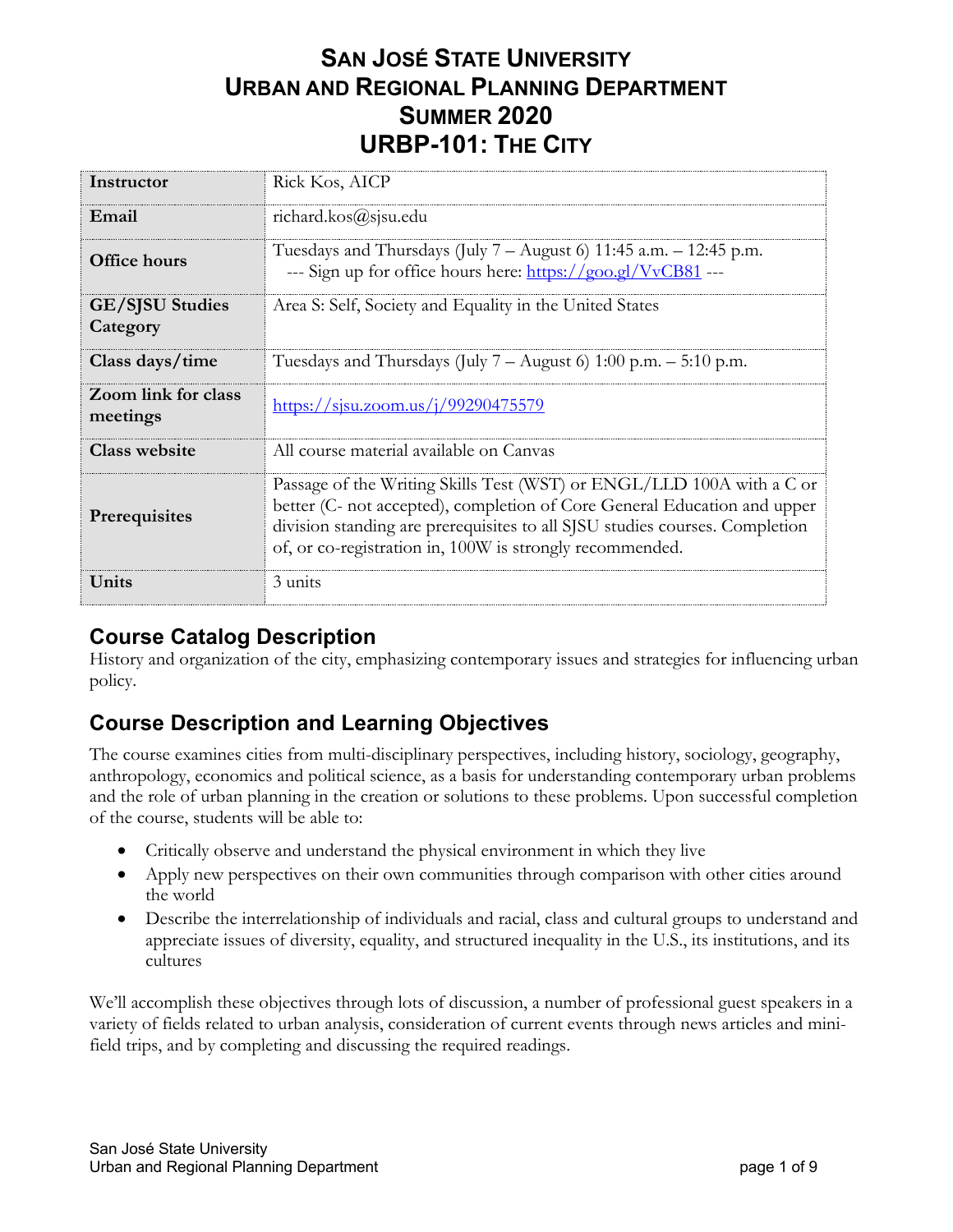#### **Instructor Responsibilities**

- To create a physically and intellectually safe and stimulating environment for learning
- To assist students as much as possible with their individual and collective learning goals
- To help resolve conflicts that hinder learning by answering student questions clearly and promptly, or to research answers and reply to the student as soon as possible
- To treat students with respect and kindness, using encouragement and humor to foster learning
- To arrive at the start of each class session fully prepared and organized, with clear learning objectives and a schedule for the day's tasks ready to go
- To evaluate and grade student work fairly and accurately while providing constructive feedback

#### **Student Responsibilities**

- To attend each class session and to arrive punctually, bringing all needed materials
- To treat other students and the instructor with absolute respect, supporting fellow students whenever possible with their learning objectives, and minimizing distractions in class
- To complete all assignments on time and professionally according to the requirements listed in this syllabus
- To fully read and understand all aspects of this syllabus and to carry out the requirements herein
- To actively and consistently participate in class discussions and question-and-answer sessions
- To demonstrate self-reliance and self-direction in setting and completing learning objectives
- To accept responsibility for working collaboratively in the learning process

### **Required Readings**

All required readings will be available via Canvas in downloadable PDF format.

- **Reading 1:** Macionis, John J. and Vincent N. Parillo, "Evolution of the World's Cities", *Cities and Urban Life*, 7<sup>th</sup> ed., Pearson Higher Ed., 2017, pp. 23-52.
- **Reading 2:** Jacobs, Jane. "The Uses of Sidewalks" from *The Death and Life of Great American Cities* in *The City Reader (Fifth Edition).* LeGates, Richard T. and Frederic Stout, eds. New York: Taylor & Francis, 2011, pgs. 105-109
- **Reading 3:** Whyte, William H. "The Design of Spaces" from *City: Rediscovering the Center* in *The City Reader (Fifth Edition),* LeGates, Richard T. and Frederic Stout, eds. New York: Taylor & Francis, 2011, pgs. 510-517
- **Reading 4:** Kunstler, James Howard. "The Geography of Nowhere: The Rise and Decline of America's Man-Made Landscape", Simon and Schuster, 1993, pgs. 189-216.
- **Reading 5:** Ygleias, Matthew. "How Los Angeles Yes Los Angeles is Becoming the Next Great Mass-Transit City", Slate.com, Sept 17. 2012.
- **Reading 6:** Jepson, Edward. "Planning and Sustainability" in *Urban Planning in the 21st Century,*  Graber, Daniel S. and Kenneth A. Birmingham, eds. Nova Science Publishers, Inc., 2009, pgs. 103-116.
- **Reading 7:** Davis, Benjamin, Tony Dutizk and Phineas Baxandall. "Transportation and the New Generation: Why Young People are Driving Less and What it Means for Transportation Policy", Frontier Group and U.S. PIRG Education Fund, 2012.
- **Reading 8:** SPUR, Karen Steen, ed. "Freedom to Move: How the Santa Clara Valley Transportation Authority Can Create Better Transportation Choices in the South Bay", 2014.
- **Reading 9:** Badger, Emily and Quoctrung Bui. "Cities Start to Question an American Ideal: A House with a Yard on Every Lot." *The New York Times*, June 17, 2019. https://www.nytimes.com/interactive/2019/06/18/upshot/cities-across-america-question-singlefamily-zoning.html (accessed July 1, 2019)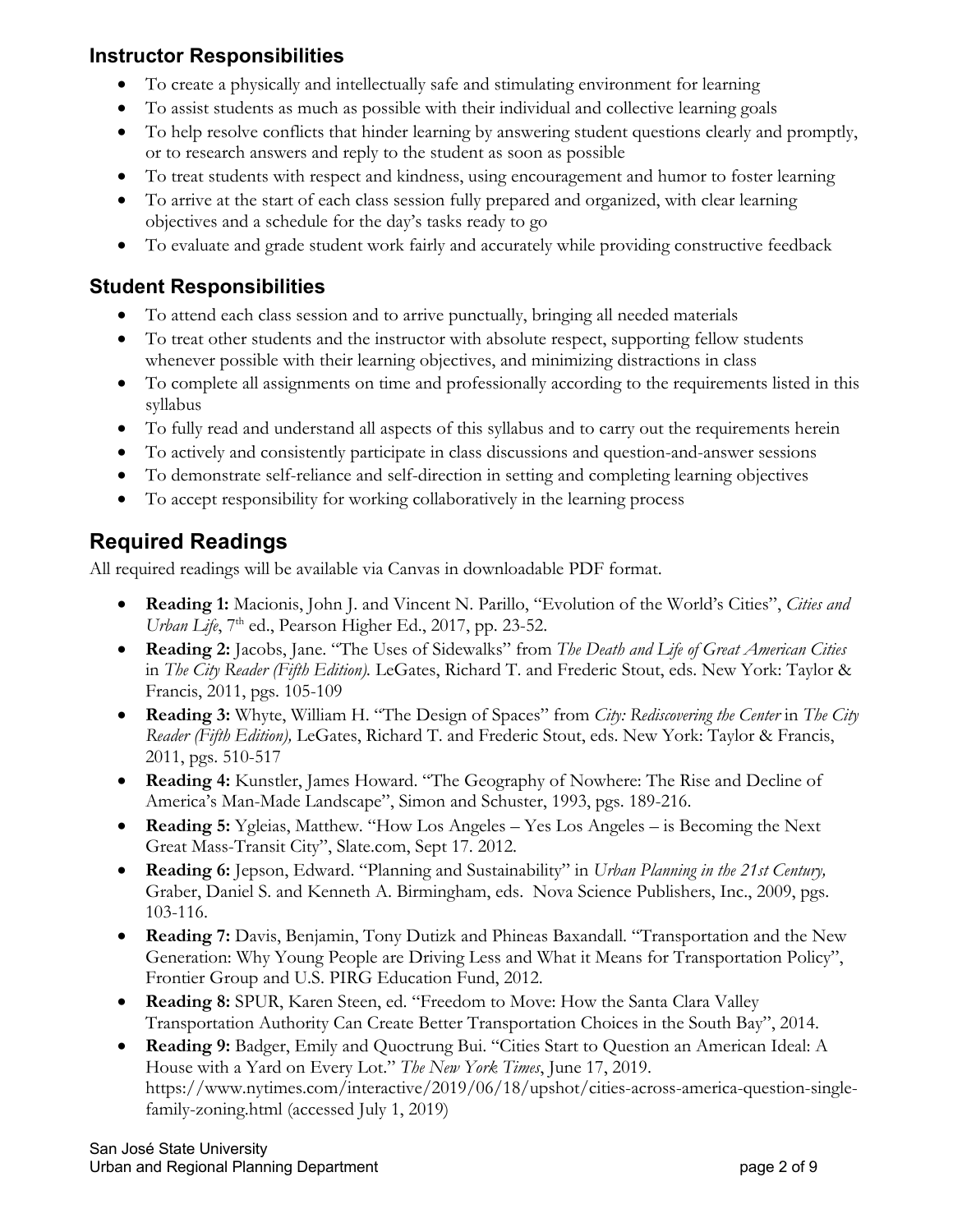### **Recommended Course Readings**

I encourage each student to select a few of the readings below that sound interesting – they will enhance your learning experience in URBP-101. If you need assistance tracking down these articles, I recommend contacting Library Liaison Peggy Cabrera. See Peggy's contact details on page 6 of this syllabus.

- Brown, Juanita, and Isaacs, David. *World Cafe: Shaping Our Futures Through Conversations That Matter*. Williston, VT, USA: Berrett-Koehler Publishers, 2005.
- Frank, Kathryn. "The Potential of Youth Participation in Planning", *Journal of Planning Literature* 20. (September 2006)
- Haas, Tigran. *New Urbanism and Beyond: Designing Cities for the Future*. Rizzoli New York, 2008.
- Jackson, Richard J. and Stacy Sinclair. *Designing Healthy Communities*. San Francisco: John Wiley & Sons, 2012.
- Neal, Peter (Ed). *Urban Villages and the Making of Communities*. Taylor & Francis, 2003.
- Orwell, George. The Politics of the English Language. In *The Orwell Reader: Fiction, Essays, and Reportage*, 355-66. San Diego, CA: Harcourt Brace & Company, 1984.
- Putnam, Robert. "Thinking about Social Change in America" in *Bowling Alone: the Collapse and Revival of American Community*, 15-28. New York, NY: Simon & Schuster, 2000.
- Putnam, Robert. "The Prosperous Community: Social Capital and Public Life." The American Prospect, 2001. http://prospect.org/article/prosperous-community-social-capital-and-public-life (accessed August 17, 2014)
- Rohe, William. "From Local to Global: One Hundred Years of Neighborhood Planning", *Journal of the American Planning Association*, Vol. 75, No. 2, Spring 2009.
- Salazar, Dayana and Peter Wechsler. "Collaborative Neighborhood Planning: Silicon Valley as a Laboratory for Community Service Learning." Paper presented to Association of Collegiate Schools of Planning Conference, 2002.

# **Course Assignments and Grading Policy**

Your grade for the course will be based on the following assignments and other components. All relevant materials and assignment details will be posted to Canvas.

| <b>Assignment Title</b>                                                     | <b>Percent of Total</b><br>Grade |
|-----------------------------------------------------------------------------|----------------------------------|
|                                                                             |                                  |
| 1 – Evolution of the World's Cities                                         | 10%                              |
| 2 – Suburban Growth and 'Reading' a City                                    | $10\%$                           |
| 3 – Transportation Systems and Bay Area Headlines                           | 10%                              |
| 4 – Mapping Urban Sustainability Indicators using ArcGIS Online             | 20%                              |
| 5 – Profile of a City Outside of the United States (constitutes final exam) | 25%                              |
| Three Quizzes                                                               | 15%                              |
| Consistently Active Participation in Class Discussions                      | $10\%$                           |

**Assignment 1** will introduce students to the historic development of cities through a video and readings on this topic, followed by written observations of the key factors that allowed for early cities to develop.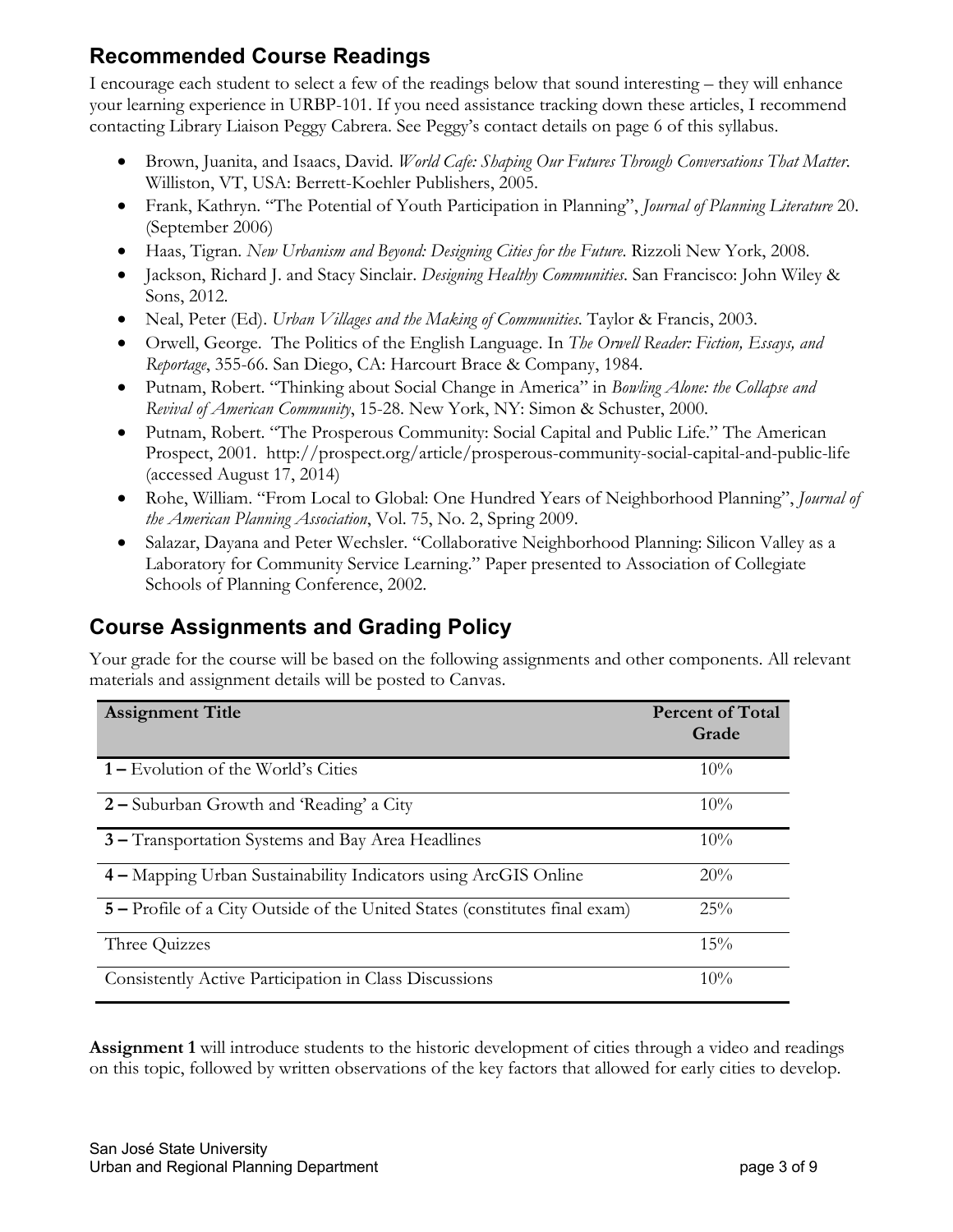**Assignment 2** will provide students with an opportunity to reflect in writing upon readings related to suburban sprawl, urban decline, mental maps, and 'smart growth' alternatives in the United States.

**Assignment 3** will require students to locate and summarize a recent newspaper article related to urban transportation systems in the San Francisco Bay Area.

**Assignment 4** will involve a guided exercise related to urban sustainability using a browser-based mapping platform called ArcGIS Online.

**Assignment 5** asks students to prepare a "city profile" paper that describes the historic, cultural, and demographic qualities of a non-U.S. city.

### **Calculation of Final Course Letter Grade**

I will calculate the final letter grade for the course by weighting the grade for each assignment according to the percentages in the table above. To do this, I first convert the letter grade for each assignment to a number using a 4-point scale ( $A$  + = 4.33,  $A$  = 4.0,  $A$  = 3.67,  $B$  + = 3.33,  $B$  = 3.0,  $B$  = 2.67,  $C$  + = 2.33,  $C$  $= 2.0, C = 1.67, D = 1, and F = 0.$ 

I then use these numbers and the weights for each assignment to calculate a final, numerical grade for the course based on a 4-point scale. That number is converted back to a letter grade ( $A = 3.85 +$ ,  $A = 3.50 -$ 3.84, B + = 3.17 – 3.49, B = 2.85 – 3.16, B =  $2.50 - 2.84$ , C + =  $2.17 - 2.49$ , C =  $1.85 - 2.16$ , C =  $1.41 -$ 1.84,  $D$ + = 1.17 – 1.40,  $D$  = 0.85 – 1.16,  $F = 0 - 0.84$ .

### **Other Grading and Assignment Issues**

I understand that grades are important to students on both a personal and professional level. They are a measure of your achievements in class and your progress towards meeting the course learning objectives. I also understand that there tends to be a great deal of "grade anxiety" in a university setting. The best way that I can help students with these matters is to be as clear as possible about grading criteria and weightings in this syllabus, so that you can plan accordingly. Please understand that I am a very thoughtful, careful, thorough and fair grader of student assignments and it is a responsibility that I do not take lightly. You are encouraged to review your graded assignments with me at any time to discuss my comments and suggestions for improvement.

I've been called a "tough grader", and it's true! High grades must be earned and all grades reflect my comprehensive estimation of a student's effort - just as our efforts in a professional work environment are judged accordingly and considered by supervisors for promotions and pay raises. For example, I reserve a grade of "A" only for **exceptional** work, as a way of honoring students who go "above and beyond" when completing course assignments. After all, the strict definition of an "A" grade is "exceptional", not "average" or even "above average".

#### **Final Examination or Evaluation**

Assignment 5 will effectively constitute the final exam for the course. Students will prepare a detailed report about a city outside of the United States, integrating material covered throughout the course.

#### **Course Workload**

Success in this course is based on the expectation that students will spend, for each unit of credit, a minimum of forty-five hours over the length of the course (normally three hours per unit per week with one of the hours used for lecture) for instruction or preparation/studying or course related activities including but not limited to internships, labs, clinical practica. Other course structures will have equivalent workload expectations as described in the syllabus.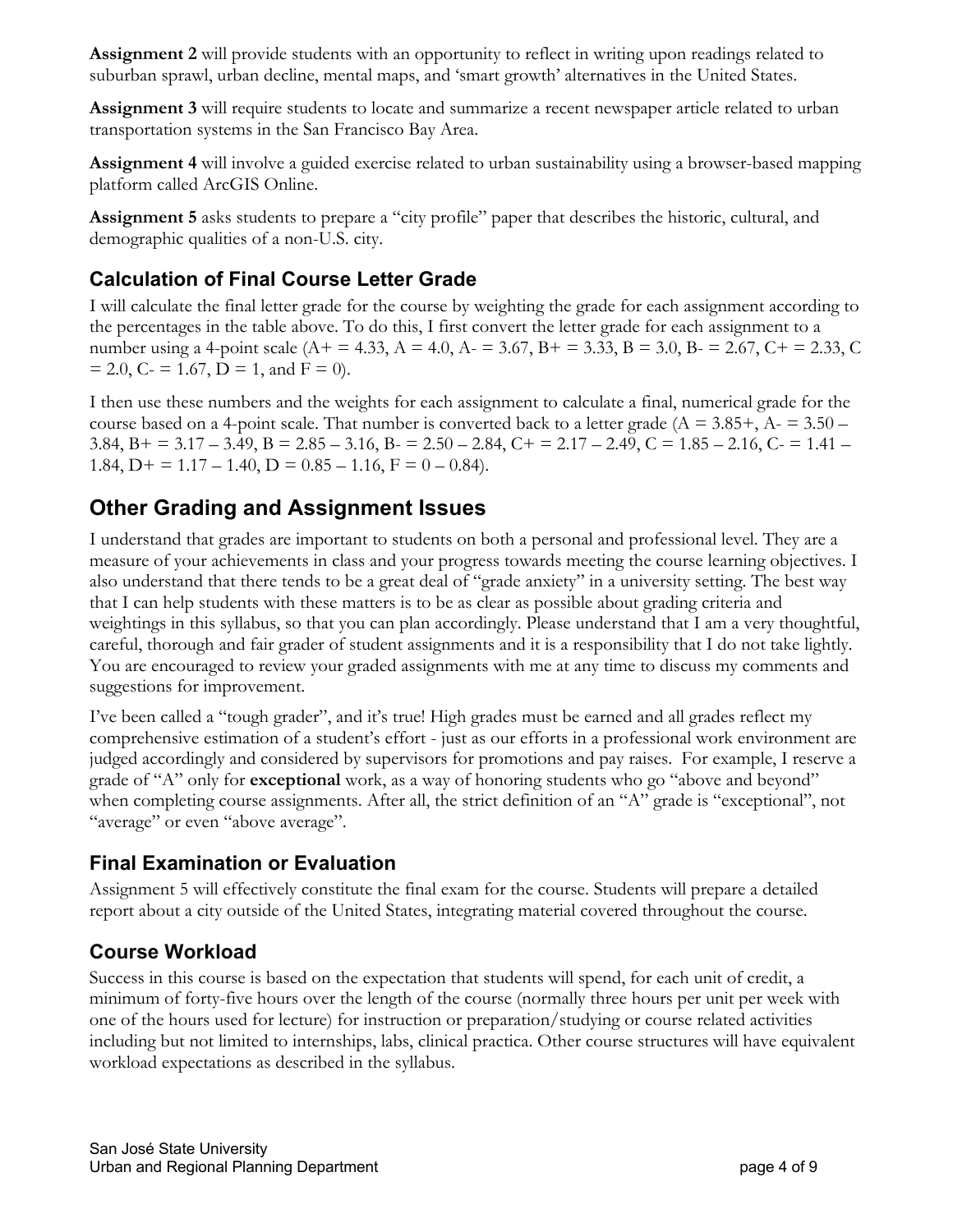Because this is a three-unit class, students can expect to spend a minimum of seven to eight hours per week in addition to time spent in class and on scheduled tutorials or activities. Special projects or assignments will require additional work for the course. Careful time management will help you keep up with readings and assignments and enable you to be successful in all of your courses.

# **Participation in Class and Attendance**

Student participation in class discussions is a vital component of this course and students should make every attempt to attend all classes and actively participate in discussions. In cases where a student misses a significant number of lectures or does not actively participate in discussions, this will impact the final course grade. According to University policy F69-24, "Students should attend all meetings of their classes, not only because they are responsible for material discussed therein, but because active participation is frequently essential to ensure maximum benefit for all members of the class. Attendance per se shall not be used as a criterion for grading."

### **Completing Assignments on Time and Professionally**

Assignments are due at the date and time specified on each assignment handout. In only rare instances will late assignments be accepted, as described below. Late assignments will receive a one-letter grade deduction for each day an assignment is late. For example, if the assignment would normally receive a grade of "B" but is submitted one day late, it will receive a final grade of "C".

I realize that life happens. If you expect not to be able to complete an assignment on time, it is important for you to contact me **at least 24 hours prior to the due date** and, if appropriate, the other students in a group (for group project work). You must also provide a date and time by which the late assignment will be submitted. If you do not communicate an anticipated late assignment within this time frame or if the late assignment is not received on the date promised, the assignment will receive a grade of zero. The grading policies described earlier in the syllabus will still apply. **A maximum of two late assignments that adhere to this policy will be accepted**; all subsequent late assignments will receive an automatic grade of zero. Sorry, no exceptions to these policies will be granted, in fairness to the majority of students who submit their assignments on time.

The presentation of submitted materials will be considered as part of the assignment's grade. All assignments must include the student's name, date, course number, assignment number and other items as directed by the instructor. Neatness, clarity and organization do count. As in a professional setting, typed submissions are expected; handwritten assignments are not acceptable. Assignments not meeting these fundamental practices of professional presentation will generally receive a one-half to one-point deduction in the grade.

# **University Policies**

Per University Policy S16-9, university-wide policy information relevant to all courses, such as academic integrity, accommodations, etc. will be available on Office of Graduate and Undergraduate Programs' Syllabus Information web page at http://www.sjsu.edu/gup/syllabusinfo/

# **Plagiarism and Citing Sources Properly**

Plagiarism is the use of someone else's language, images, data, or ideas without proper attribution. It is a very serious offense both in the university and in your professional work. In essence, plagiarism is both theft and lying: you have stolen someone else's ideas, and then lied by implying that they are your own.

> **Plagiarism will lead to grade penalties and a record filed with the Office of Student Conduct and Ethical Development. In severe cases, students may also fail the course or even be expelled from the university.**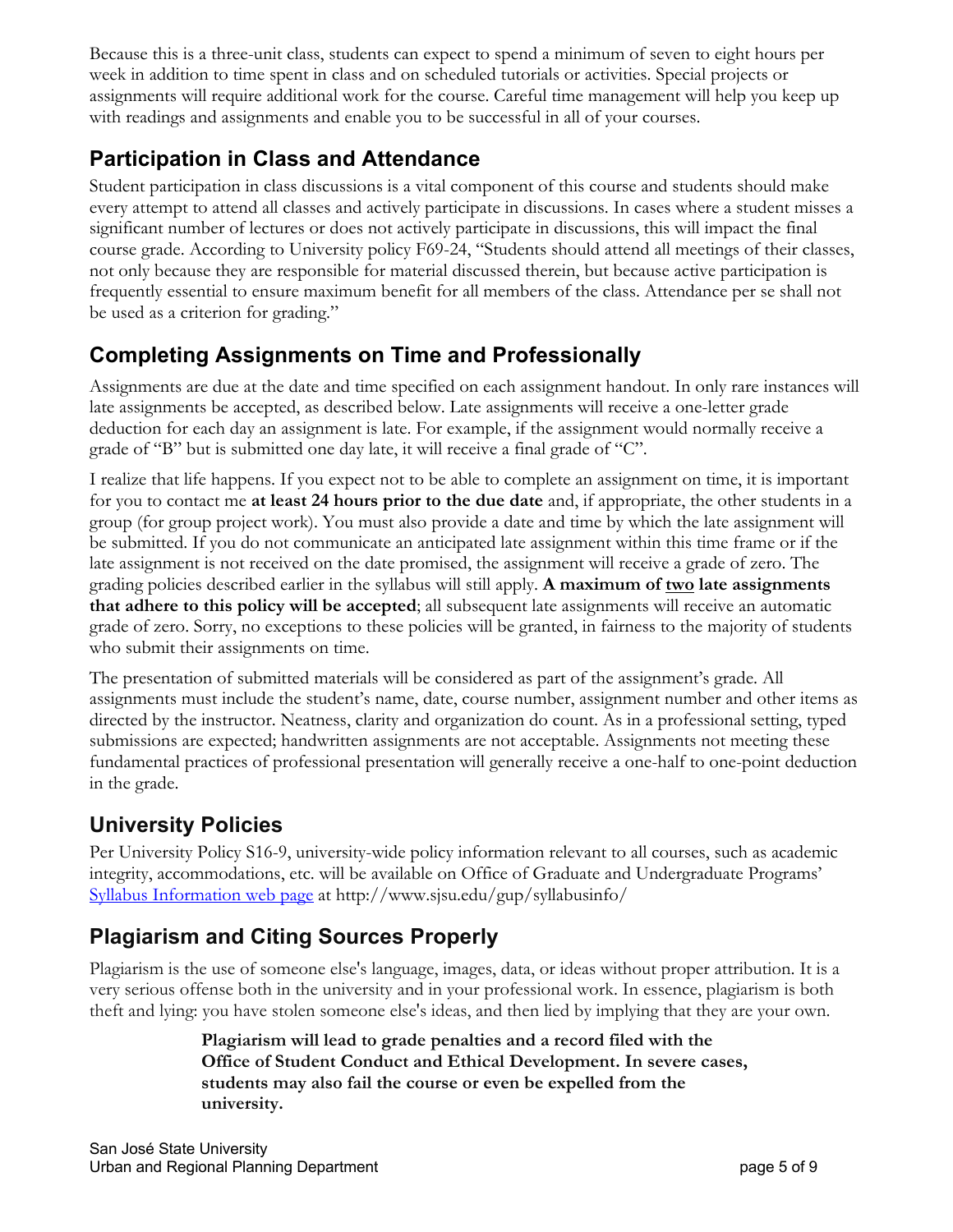#### **If you are unsure what constitutes plagiarism, it is your responsibility to make sure you clarify the issues before you hand in draft or final work.**

Learning when to cite a source and when not to is an art, not a science. However, here are some common examples of plagiarism that you should be careful to avoid:

- Using a sentence (or even a part of a sentence) that someone else wrote without identifying the language as a quote by putting the text in quote marks and referencing the source.
- Paraphrasing somebody else's theory or idea without referencing the source.
- Using a picture or table from a webpage or book without reference the source.
- Using data some other person or organization has collected without referencing the source.

The SJSU MLK Library provides a short (15 minutes) and informative plagiarism tutorial. The MUP faculty highly encourage all students to complete it. Details are here: https://libguides.sjsu.edu/c.php?g=853661&p=6111789

Also, The University of Indiana has developed a very helpful website with concrete examples about proper paraphrasing and quotation. See in particular the following pages:

- Overview of plagiarism at www.indiana.edu/~istd/overview.html
- Examples of plagiarism at www.indiana.edu/~istd/examples.html
- Plagiarism quiz at www.indiana.edu/~istd/test.html

If you still have questions, feel free to talk to me personally. There is nothing wrong with asking for help, whereas even unintentional plagiarism is a serious offense.

### **Citation style**

It is important to properly cite any references you use in your assignments. The Department of Urban and Regional Planning uses Kate Turabian's *A Manual for Writers of Research Papers, Theses, and Dissertations*, 8th edition (University of Chicago Press, 2013, ISBN 780226816388). Copies are available in the SJSU King Library. Additionally, the book is relatively inexpensive, and you may wish to purchase a copy.

Please note that Turabian's book describes two systems for referencing materials: (1) "notes" (footnotes or endnotes), plus a corresponding bibliography, and (2) in-text parenthetical references, plus a corresponding reference list. **In this class, students should use the "notes" style** since I feel that it creates a less distracting experience for your reader than the parenthetical-reference style.

### **Library Liaison**

The SJSU Library Liaison for the Urban and Regional Planning Department is Ms. Peggy Cabrera. If you have questions, you can contact her at peggy.cabrera@sjsu.edu or 408-808-2034.

# **About the Instructor: Rick Kos, AICP**

I am very much looking forward to working with you this summer and expect that you will learn quite a bit in our five weeks together. We'll have some fun along the way, too.

A little about my background: my formal training is in environmental planning and urban design (B.S., Rutgers University, 1985) as well as regional planning and New Urbanism (Masters, University of North Carolina at Chapel Hill, 1993). In the late 1980s, I worked as a planner in Middlesex County, New Jersey, reviewing subdivision and site plan proposals for compliance with county regulations. In the 1990s, I served two rapidly-growing North Carolina municipalities in a dual role as town planner and GIS (Geographic Information System) coordinator (the latter being a role I created for both towns), so I am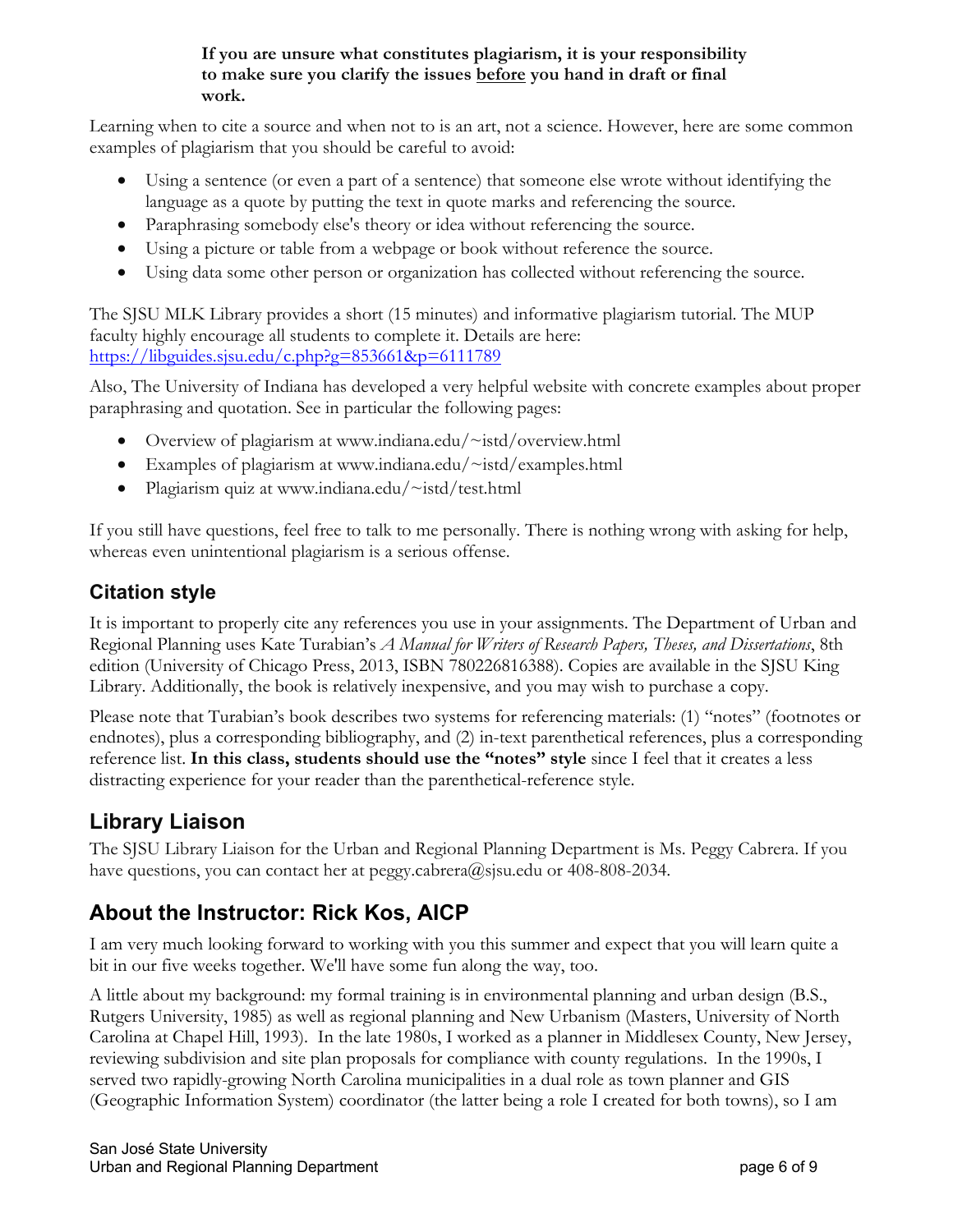equally conversant in the language of both disciplines. From 1996 - 2000, I served as Senior Town Planner for Huntersville, North Carolina - the fastest-growing town of its size in the state at the time. The New Urbanist principles mandated by the Town's development regulations applied to both greenfield and infill sites. Since the regulations were design-based (i.e. non-Euclidean), they required me to make frequent subjective judgments on the visual qualities of streets, the orientation of proposed buildings to public spaces, and the relationship of buildings and land uses to one another. I thoroughly enjoyed defending the principles of traditional town planning, often to developers and citizens that were not particularly receptive, at first, to deviations from the conventional suburban planning model.

After relocating to the Bay Area in 2000, I worked with the Metropolitan Transportation Commission in Oakland as a GIS Analyst. The Bay Area Lifeline Transportation Map that I completed for MTC was chosen from among thousands of entries for inclusion in Esri's *2003 Map Book*. This annual publication showcases innovative uses of Esri's GIS software to solve real-world problems. The Lifeline Map locates disadvantaged neighborhoods and thousands of geocoded essential destinations (e.g. grocery stores, daycare centers, clinics) within the nine county region, along with existing public transit services. The spatial analyses enabled by this mapping work allowed transportation planners to locate gaps in transit service so that decision-makers could direct funding to alter bus schedules, connections, and routing for improved neighborhood connectivity.

From 2003 to 2007 I served as GIS Manager for Design, Community & Environment, a planning and design firm in Berkeley. I managed all aspects of the firm's GIS practice and took great pride in keeping hundreds of data layers organized across multiple projects, ensuring that the firm's metadata was up-todate, training staff to use ArcGIS and ArcCatalog, and managing the production of hundreds of maps for General Plans and EIRs throughout California.

Hmmm…what else? I manage the GIS Education Center for a regional non-profit organization called BayGeo. Also, I have co-authored a book titled *GIS for Economic Development* with Professor Mike Pogodzinski of the SJSU Economics Department, released in late 2012 by Esri Press. I also engage in a number of freelance GIS projects, including transit planning analyses for Mobility Planners, LLC.

I've been teaching at San José State since 2007 and, I must admit, it is my favorite job of those listed above. **Welcome!** Let's work hard and have fun learning about cities and global urbanism! I'm here to help you succeed.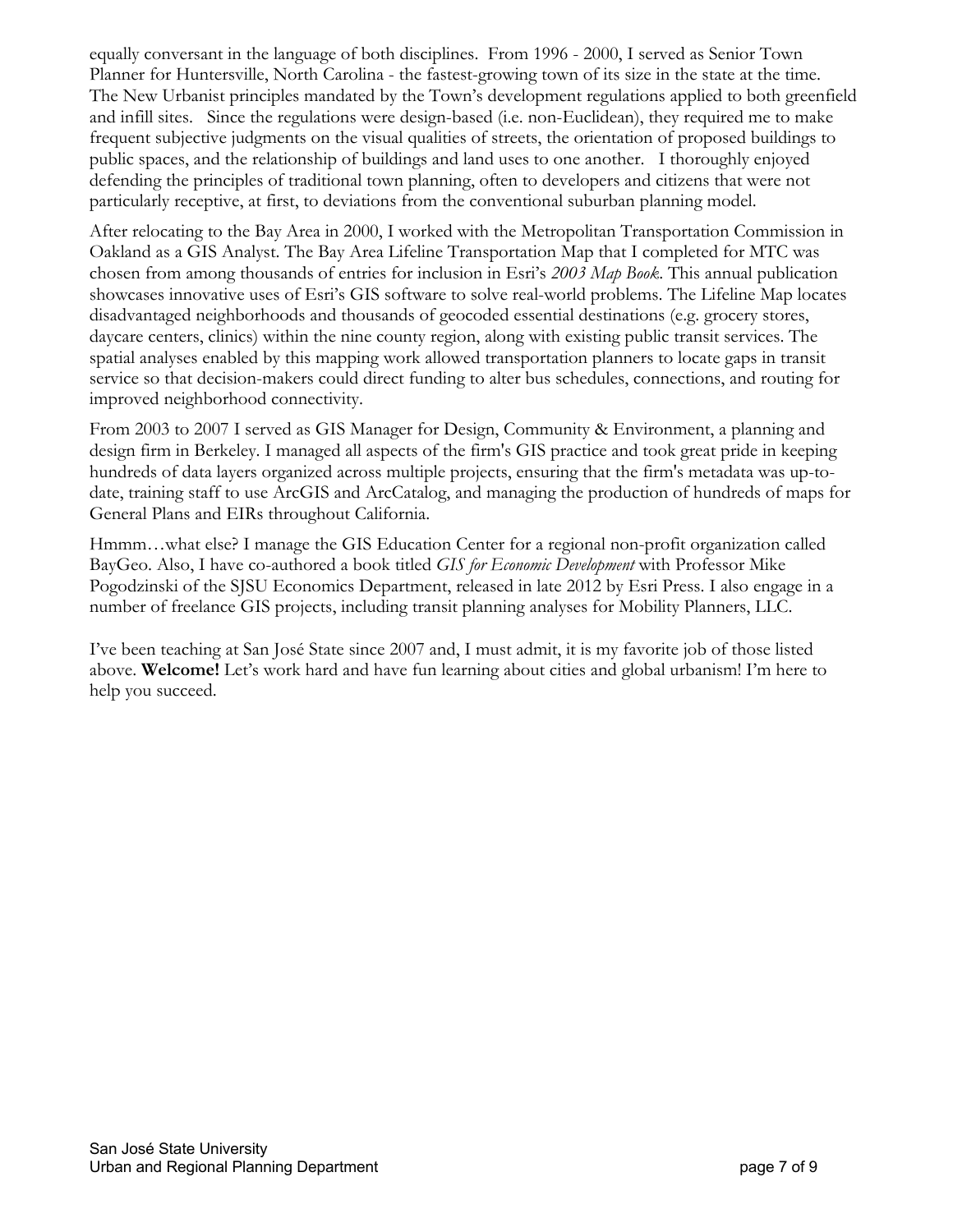# **URBP-101: THE CITY SUMMER 2020 COURSE SCHEDULE**

The following course outline describes the general approach we will take this semester, but please bear in mind that specific details are subject to change with reasonable notice. I will communicate changes via email or verbally in class.

| Date/Topics                                                                                                                                            | <b>Details</b>                                                                                                                                                                                                                                                                                                                                  | <b>Due Dates for Readings</b><br><b>Assignments, Quizzes</b>                                                                                                                                  |
|--------------------------------------------------------------------------------------------------------------------------------------------------------|-------------------------------------------------------------------------------------------------------------------------------------------------------------------------------------------------------------------------------------------------------------------------------------------------------------------------------------------------|-----------------------------------------------------------------------------------------------------------------------------------------------------------------------------------------------|
| July 7<br>(Tuesday)<br>Introductions, Course<br>and Syllabus Review,<br>Setting the Stage for<br>Urban Analysis                                        | Welcome; Introductions; Course and Syllabus Overview<br>٠<br>Warm-Up Discussion: challenging urban problems<br>Lecture/Discussion: Examining cities from many angles<br>٠<br>Exercise #1: Course syllabus scavenger hunt<br>٠<br>Exercise #2: How much do you already know about cities?<br><b>Exercise #3:</b> Exploring the Urban Observatory | None                                                                                                                                                                                          |
| July 9<br>(Thursday)<br>The Early Rise of Cities<br>and how the Industrial<br><b>Revolution Permanently</b><br>Altered the Scale and<br>Role of Cities | Lecture/Discussion: The rise of cities, industrial cities and<br>transportation innovations<br><b>Exercise #4:</b> Locating early cities and regions<br>$\bullet$                                                                                                                                                                               | Video: "Where and When<br>did the First Cities and<br>States Appear?" (watch<br>before 1:00 p.m.; link to<br>video is on Canvas)                                                              |
| July 14<br>(Tuesday)<br>History of Urban<br>Planning in the U.S.;<br>Suburban Expansion<br>and 'Smart Growth'<br>Alternatives                          | <b>Discussion:</b> Findings from Assignment #1<br><b>Lecture/Discussion:</b> History of Urban Planning in the<br>$\bullet$<br>U.S.; suburban sprawl and smart growth alternatives<br>Guest Speaker: Don Weden, Santa Clara County Principal<br>Planner (retired)                                                                                | Assignment #1 Due:<br><b>Evolution of World Cities</b><br>$(1:00 \text{ p.m.})$<br>Reading #1 Due<br>$(1:00 \text{ p.m.})$                                                                    |
| July 16<br>(Thursday)<br>"Reading" a City; Urban<br>Design; Placemaking;<br>Human Interactions in<br>Cities; Mental Maps                               | Lecture/Discussion: Social Life of Cities and Urban<br>Design; Mental Mapping of Urban Spaces<br>Guest Speaker: Placemaking and urban street life experts<br><b>Exercise #5:</b> San Jose aerial photo interpretation<br>$\bullet$                                                                                                              | <b>Quiz #1</b> (due 11:59 p.m.)<br>The 'open book' quiz will be<br>on Canvas and will reinforce<br>material from the first three<br>class meetings (July 7, 9, 14).<br>Readings #2 and #3 Due |
| July 21<br>(Tuesday)<br>Urban Transportation<br>Systems and Complete<br><b>Streets Analysis</b>                                                        | <b>Discussion:</b> Findings from Assignment #2<br>$\bullet$<br>Lecture/Discussion: Urban transportation systems<br>$\bullet$<br>Guest Speakers: Professional transportation planners<br><b>Exercise #6:</b> Conducting a complete streets audit<br>$\bullet$                                                                                    | <b>Assignment #2 Due:</b><br>Suburbs; Reading a City<br>$(1:00 \text{ p.m.})$<br>Readings #4 and #5 Due<br>(1:00 p.m.)                                                                        |